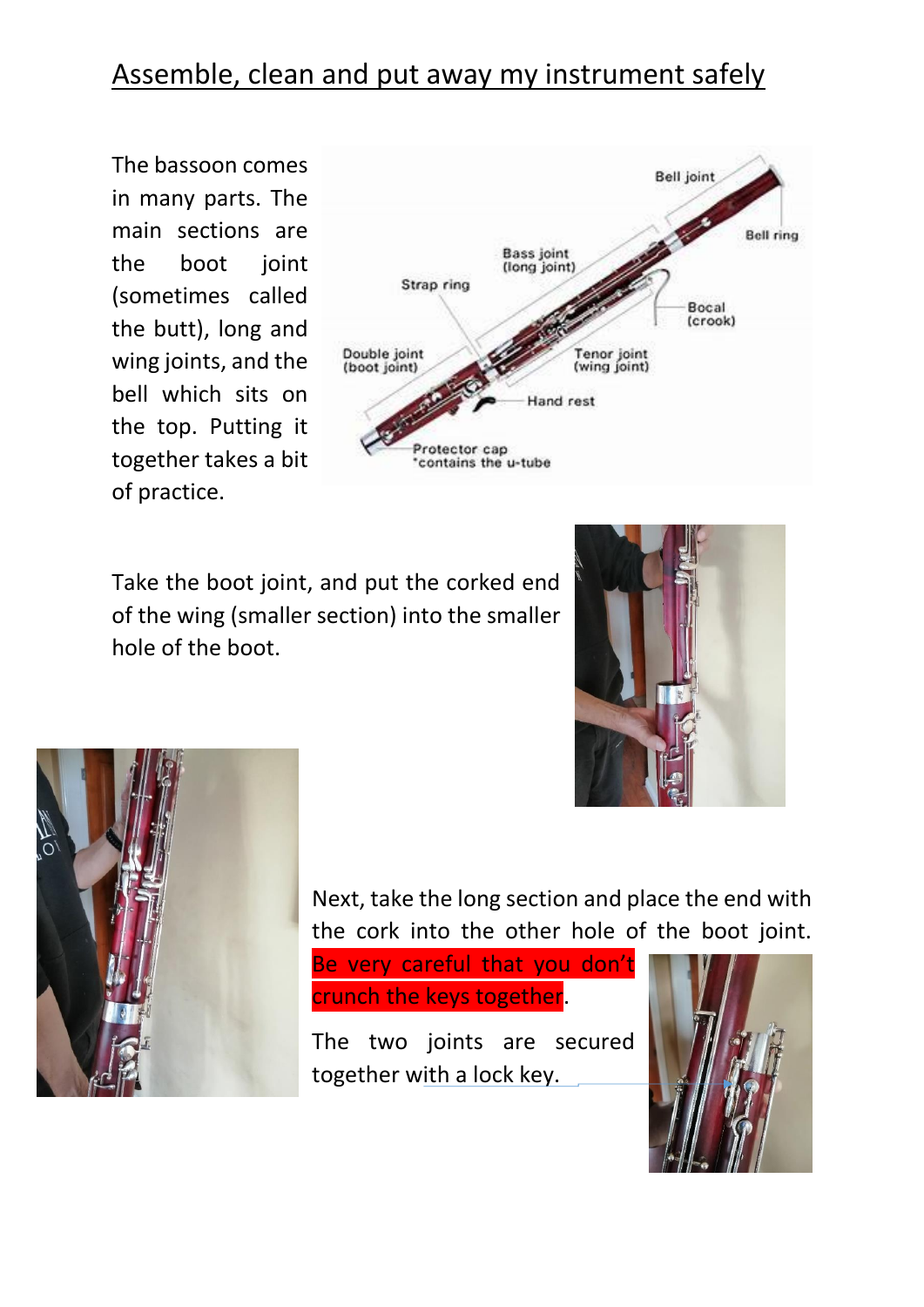

Then put the bell onto the top of the long joint, and line up the metal link.



The hand rest is screwed into the side of the boot joint.



Finally, the corked end of the crook is placed into the small hole at the top of the wing joint.

**When lifting the bassoon, always have a hand at the bottom of the instrument**, as the side joints can easily slip out of the holes of the boot joint. Never lift from the bell.

## **Know how to clean my instrument**

You should clean your instrument after each practice session, to avoid getting water clogging up the keys and sticky pads. If water is left at the base of the bassoon for a long time, it can start to rot the bottom section. You need a pull through cleaner with a weight at the end. Drop the weighted end into the large hole of the boot joint. Holding the large hole at 12 o'clock, then turn the boot joint upside down, and the weight of the cleaner will come out of the smaller end. The pull the cleaner through.